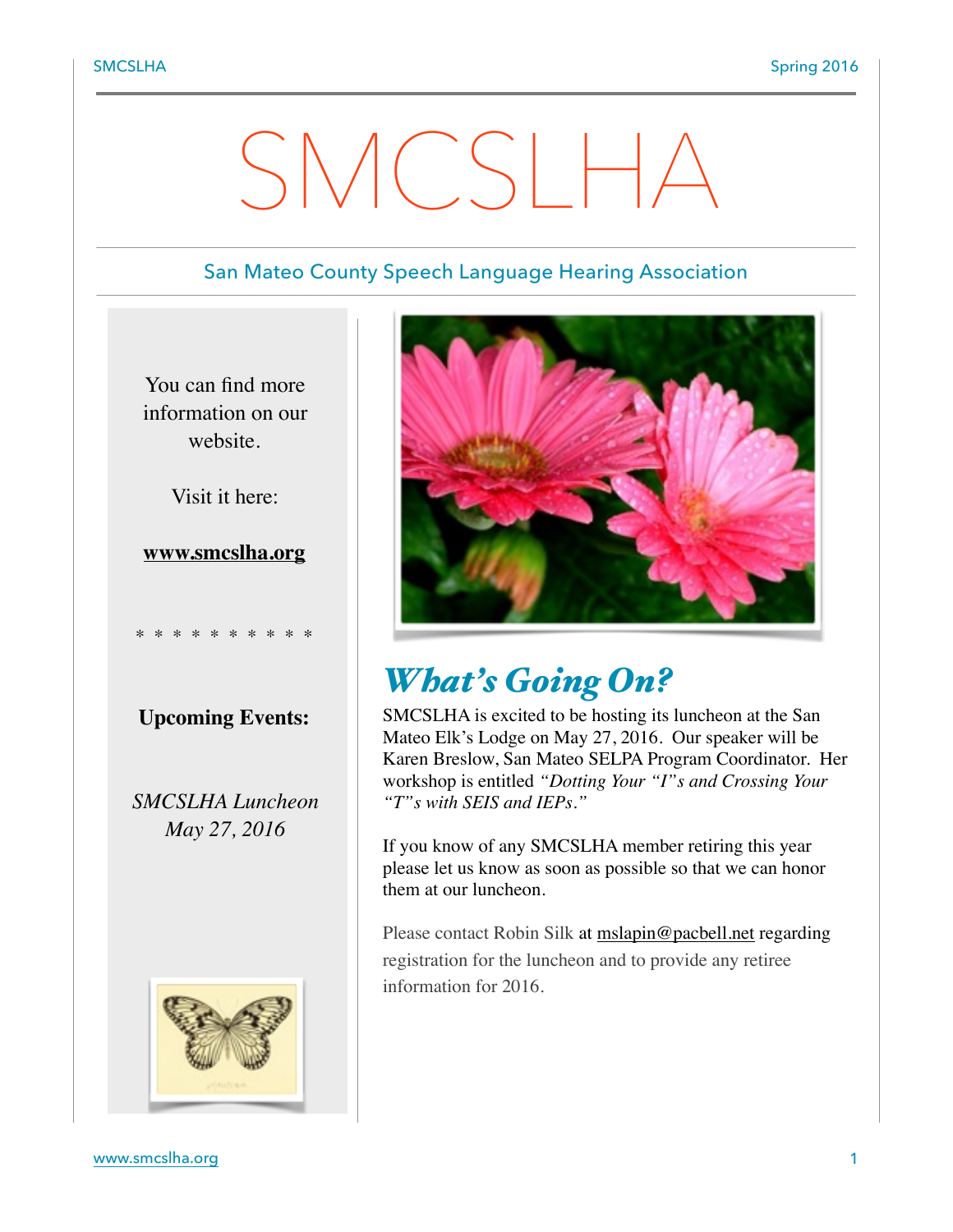

# *Goodbye to One of Our Own*

It is with great sadness that we report the passing of one of our colleagues and longtime members, Dyanne Krasow. Dyanne passed away on March 21, 2016, of ovarian cancer.

Dyanne grew up in San Carlos. She received her BA in Communicative Disorders from SFSU and her MA from Sacramento State University in Speech Pathology. She worked with adults and children with speech and language disorders for over 30 years. She loved her profession and found it very satisfying.

In 2014, SMCSLHA acknowledged Dyanne's unending dedication and hard work in the field of Speech-Language Pathology by honoring her as one of its retirees at the annual luncheon. Dyanne will be greatly missed.

# *Making Community Connections*

SMCSLHA continues to make its community connections by donating to organizations that support those with speech and language needs.

This year, SMCSLHA has continued to donate to **SmileTrain.** Their mission is to provide a child born with a cleft the same opportunities in life as a child born without a cleft. Smile Train provides free cleft surgery to hundreds of thousands of poor children in developing countries. They train doctors and medical professionals in 87 countries. SmileTrain also treats the "whole child" with comprehensive, total rehabilitative care including speech therapy, general dentistry and orthodontics.

SMCSLHA has once again donated to the **Starkey Hearing Foundation.** The Foundation is committed to hearing health at home and around the world to build better lives for those who are hearing-impaired. The Foundation has promoted hearing care awareness through the support of hearing research, education and charitable programs. The Foundation donates thousands of free hearing aids to needy individuals and children each year.

In addition, SMCSLHA has made a donation to **Hope Services' Project Search** program. Hope Services, a nonprofit agency, provides on-the-job medical training for young adults with intellectual and developmental disabilities, including autism and cerebral palsy. Training is provided for competitive, entry-level jobs in the medical field. The idea for Project Search started in 1996 when emergency room nurse Erin Riehle took a critical look at Cincinnati Children's Hospital Medical Center. The hospital was experiencing high turnover rates for many of their entry-level jobs. Ms. Riehle felt that it would make sense to hire disabled employees since the hospital served a lot of disabled children. From that moment, the idea has spread to 200 sites in the United States, Canada, England, Scotland and Australia. Hope Services' Project Search program ranked highest in job placement among the 17 sites in California.

SMCSLHA is proud of its continued support and community connections through yearly donations and other philanthropic endeavors.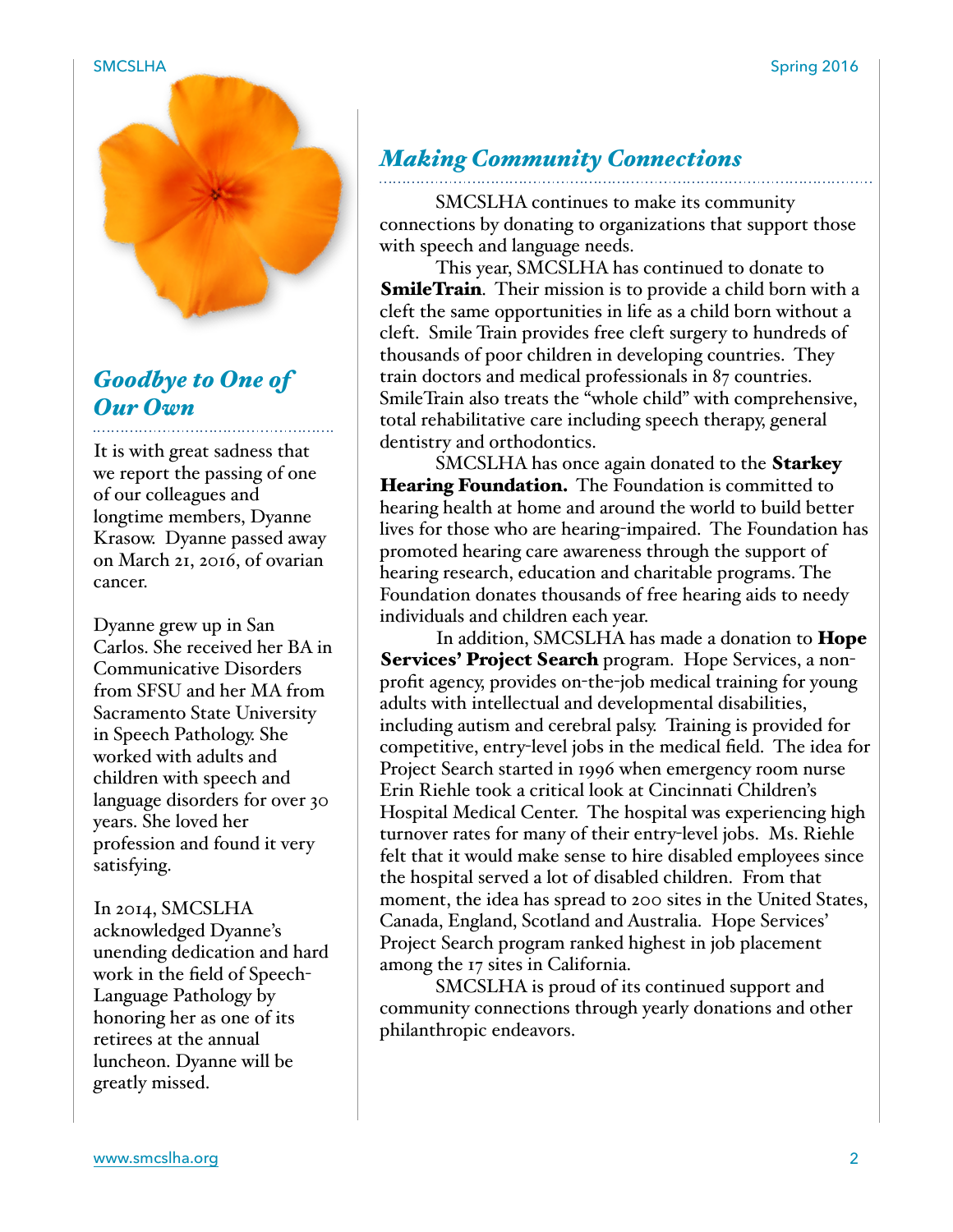# *Better Hearing & Speech Month*

As you know, May is Better Hearing & Speech Month. The 2016 theme is "Communication Takes Care." Speech Pathologists and Audiologist can raise awareness among the community, and within work environments regarding communication disorders and the roles of professionals in providing lifealtering therapy.

Here are some suggestions to consider:

- Provide an in-service to staff or parents
- Make and post an informative poster in the staff/break room
- Write an article for SMCSLHA
- Step up and volunteer
- Present the growing issues of our field at a board meeting
- Present a topic/student case to your special education department

This is an opportunity to educate, increase awareness and inform others in our various communities. For additional resources and suggestions go to the American Speech and Hearing Association's website.

# *Licensing Update*

### *Patti Solomon-Rice, Ph.D. CCC-SLP*

#### *Highlights of the November 6, 2015 Licensing Board Meeting in Sacramento*

•SLPAHADB approved an increase in the number of self-study CE hours for speech-language pathology from a maximum of 6 hours to a maximum of 12 hours out of the minimum 24 hours required every 2 years.

•The minimum number of speech-language pathology clinical clock hours for supervised clinical experience of graduate students has been amended from 300 hours to 375 hours as stated in Section 1399.152.2 of Article 3 Qualifications for Licensure – Education and Clinical Experience.

*Review of Strategic Plan.* The Strategic Plan developed at the August 20-21, 2015 Board meeting was reviewed. Areas addressed in the plan included licensing, enforcement, outreach, laws and regulation, and program administration. The need to increase staff to meet strategic plan priorities was highlighted. Following discussion and suggestions for revisions, a conference call to approve the plan was scheduled on November 30, 2015.

#### *Update by Executive Officer Paul Sanchez:*

•The SLPA regulations package is working through the regulations process with the 45-Day Comment Period ending 11/23/15. The anticipated effective date is spring 2017.

•It is currently the peak period for processing licensing applications. It is taking up to 6 weeks to review applications submitted by SLP applicants.

#### *Licensed populations as of September 30, 2015*

SLP: 14,021 SLPA: 2,485 SLP/Aud Aide: 129 Audio/Dispensing Audio: 1,594 Hearing Aid Dispensers (HAD): 929 HAD Branch Offices: 881 **Total Licensees: 21,236** 

#### *Total Licensed populations from FY 10/11 - FY 14/15*

| FY 10/11: 18,170 | FY 13/14: 19,472 |
|------------------|------------------|
| FY 11/12: 19,113 | FY 14/15: 20,772 |
| FY 12/13: 20,074 |                  |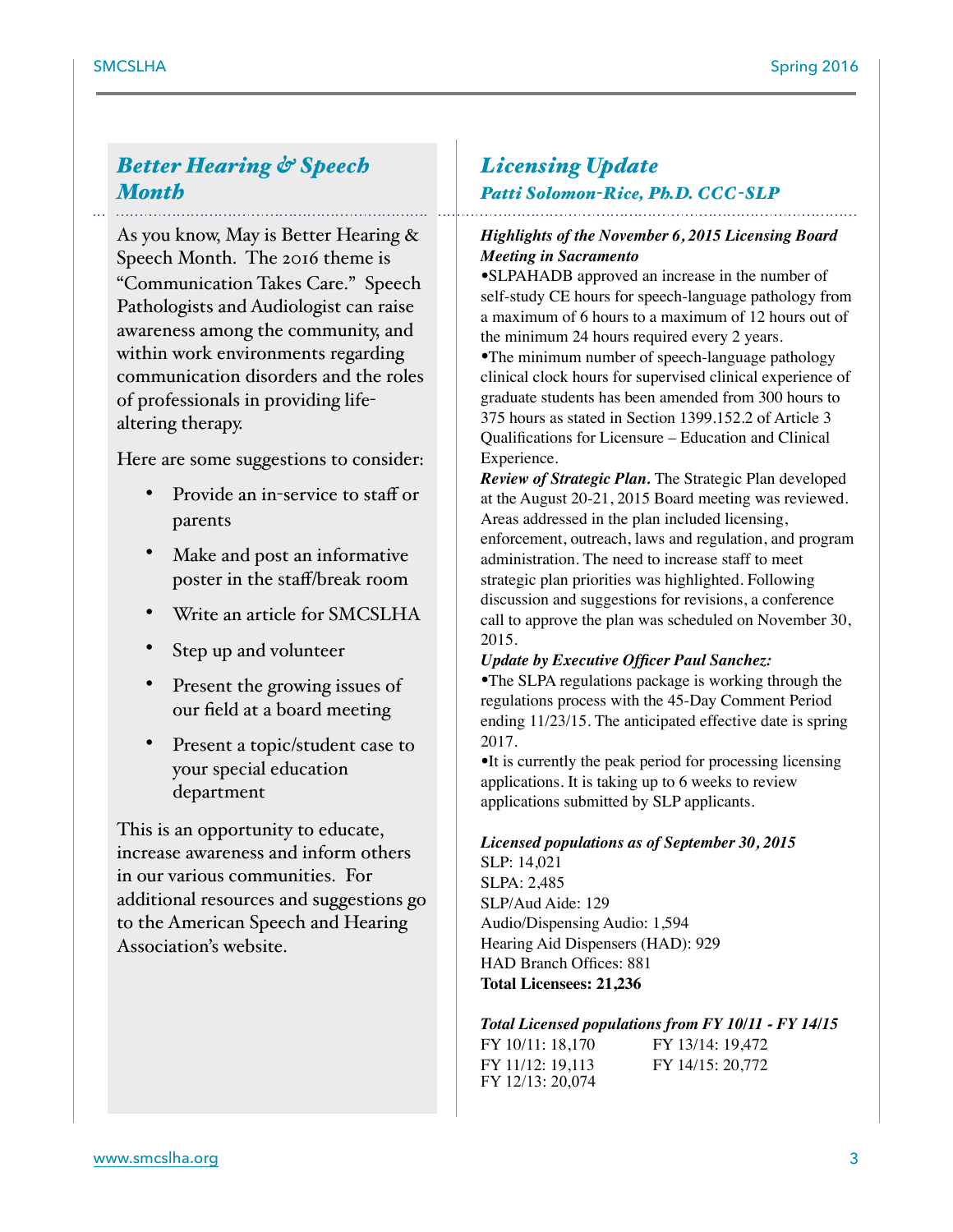# *Who Knew?*

Here are some suggestions and "food for thought" on how to decrease tummy issues. These are taken from the article entitled, "Tummy Trouble A-Z" in the March 2016 issue of Good Housekeeping.

E - Exercise. A 2012 study on Irritated Bowel Syndrome (IBS) patients found that those who exercised three to five times a week for 12 weeks had significant symptom improvement. Non-exercisers saw their suffering continue or worsen.

H - Hold the Hot Sauce. For some people, spicy, foods seem to cause acid reflux. Try ginger; the root adds heat and may ease nausea.

I - Inulin. This type of fiber is found bananas, whole wheat and artichokes among other foods, is a prebiotic, which means it fuels beneficial bacteria in your gut.

J - Jeans. Skinny Jeans and slimming garments may compress the stomach and intestines hindering digestion or exacerbating reflux. Look for stretchy skinny jeans with a comfy fit.

#### **LEGISLATIVE UPDATE January 7, 2016**

#### **By Ann England, Legislative Liaison**

**for** 

**CSHA District 4** 

**San Mateo County Speech Language Hearing Association** 

**Santa Clara County Speech Language Hearing Association** 

## **President Obama Signs into Law on Thursday, December 10, 2015 "Every Student Succeeds Act" (ESSA) that ends "No Child Left Behind"**

From Lozano Smith Attorneys at Law

*President Obama has signed into law the "Every Student Succeeds Act" (ESSA), a sweeping overhaul of "No Child Left Behind" (NCLB) that eases the burden of the NCLB's testing and reporting requirements and restores local autonomy to schools and districts by making states responsible for students' academic achievement. The ESSA reaffirms the notion that local leadership is best for local schools by overwhelmingly shifting authority from the federal government to the states.*

To read the entire article visit: [http://www.lozanosmith.com/news\\_info.php?id=1335](http://www.lozanosmith.com/news_info.php?id=1335)

*Governor Brown Assembly signs into law Bill 1369 ("AB 1369") on October 8, 2015, that establishes a directive to the state Superintendent of Public Instruction to develop and implement guidelines to help educators and parents in the identification and assessment of dyslexia*

From: Fagen, Friedman, Fulfrost LLP

*Specifically, AB 1369, which adds section 56334 to the Education Code, requires the Superintendent to create program guidelines to be used to "assist regular education teachers, special education teachers, and parents to identify and assess students with dyslexia, and to plan, provide, evaluate, and improve educational services for those students." The guidelines must be completed in time for use no later than the beginning of the 2017–18 academic year.*

*To read the entire article visit:*  <http://www.f3law.com/newsflash.php?nf=486>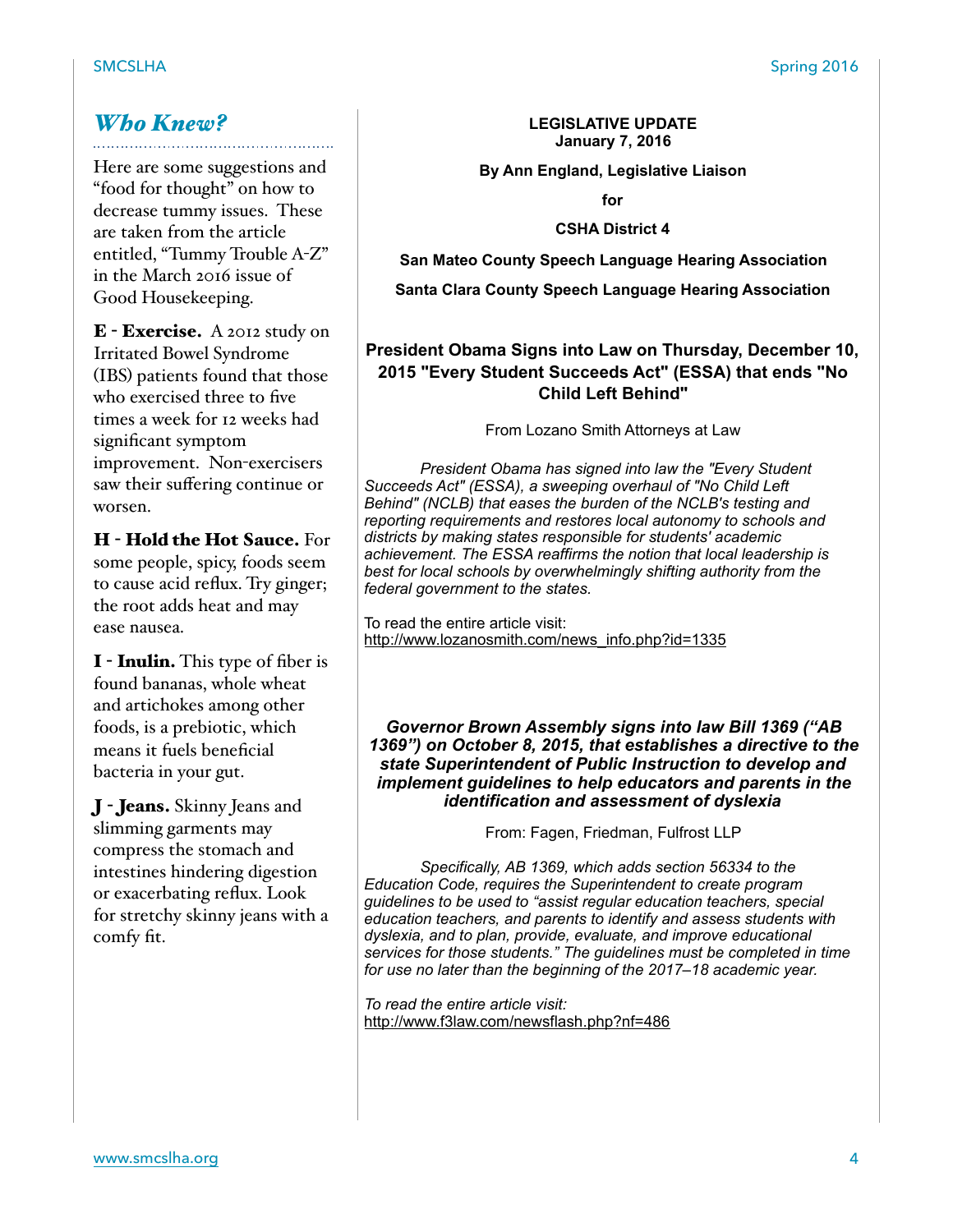#### *Stumbles in Life by Grace Medina-Chow*

Sometimes life "just happens!" Due to a knee injury I recently found myself restricted to using crutches for six weeks. After getting this devastating news from the orthopedic surgeon I was hit with this thought, "How will I be able to get through the next six weeks on crutches?" I thought of all the things I wouldn't be able to do because of my limited mobility, and then I quickly learned firsthand *al* things I really *could not* do! I finally realized that like it or not I was stuck with my current situation and I needed to let go and go with the flow for the next several weeks. I implemented a quick attitude adjustment!

I realized that I could use my situation to my advantage in my therapy sessions. (Yes I did, and who knew, right? ) The first opportunity presented itself on March 2nd, when our school participated in NEA's Read Across America Day, a nationwide reading celebration which takes place annually in honor of Dr. Seuss's birthday. Children across the country get involved in reading, and participate in various activities in celebration of Dr. Seuss. As an SLP I found it easy to incorporate a book into my therapy for the day. I reviewed parts of the book as vocabulary words (e.g. author, illustrator, setting, characters, title, etc.). On this particular day, I had found a book on my bookshelf entitled "Chopsticks" by Amy Krouse Rosenthal and Scott Magoon. The book was brand new and had been sitting on my shelf for several years. I had never really had the opportunity to use it before now. The story is about two chopsticks and the journey of their friendship when one of the chopsticks "snaps". My students had no idea why I was on crutches and had a difficult time understanding the entire concept. However, when I read the story and compared my knee situation to the character in the book and explained to my students that "my knee snapped" just like Chopstick, they could quickly relate. My students now had a visual representation of how my knee snapped along with an understanding through the description in the story. "Chopsticks" is a wonderful and humorous story about relationships and perseverance. It's a fantastic book to consider having in your personal/professional library.

The second time I used my situation to my advantage was with my cluttering/fluency student. I explained to her that when she stutters it's similar to how one first starts out using crutches. At first it's bumpy and doesn't flow because there is disorganization. I showed her by coordinating the use of the crutches with leg strides, everything starts working in synergy and becomes smooth. She later said, "I know I stumble with my crutches." My situation offered my student an analogy that she could understand and relate to.

These are just two instances that provided valuable teachable moments to my students which otherwise might not have existed had I not experienced a "stumble" in my life. So when you stumble on life's road, just remember you have choices. A positive attitude will only help you. The main thing to remember is that in the midst of chaos you need to stay focused in order to maintain balance and center yourself before you can move forward. Life has its challenges and obstacles, and we are not guaranteed a smooth ride on this journey. When that moment arrives, and it will, how will you choose to handle these stumbles? My choice is to use them as opportunities to grow and prosper.

*"Sometimes we fal, sometimes we stumble, but we can't stay down. We can't alow life to beat us down. Everything happens for a reason, and it builds character in us, and it tels us what we are about and how strong we realy are when we didn't think we could be that strong." ~Gail Devers*